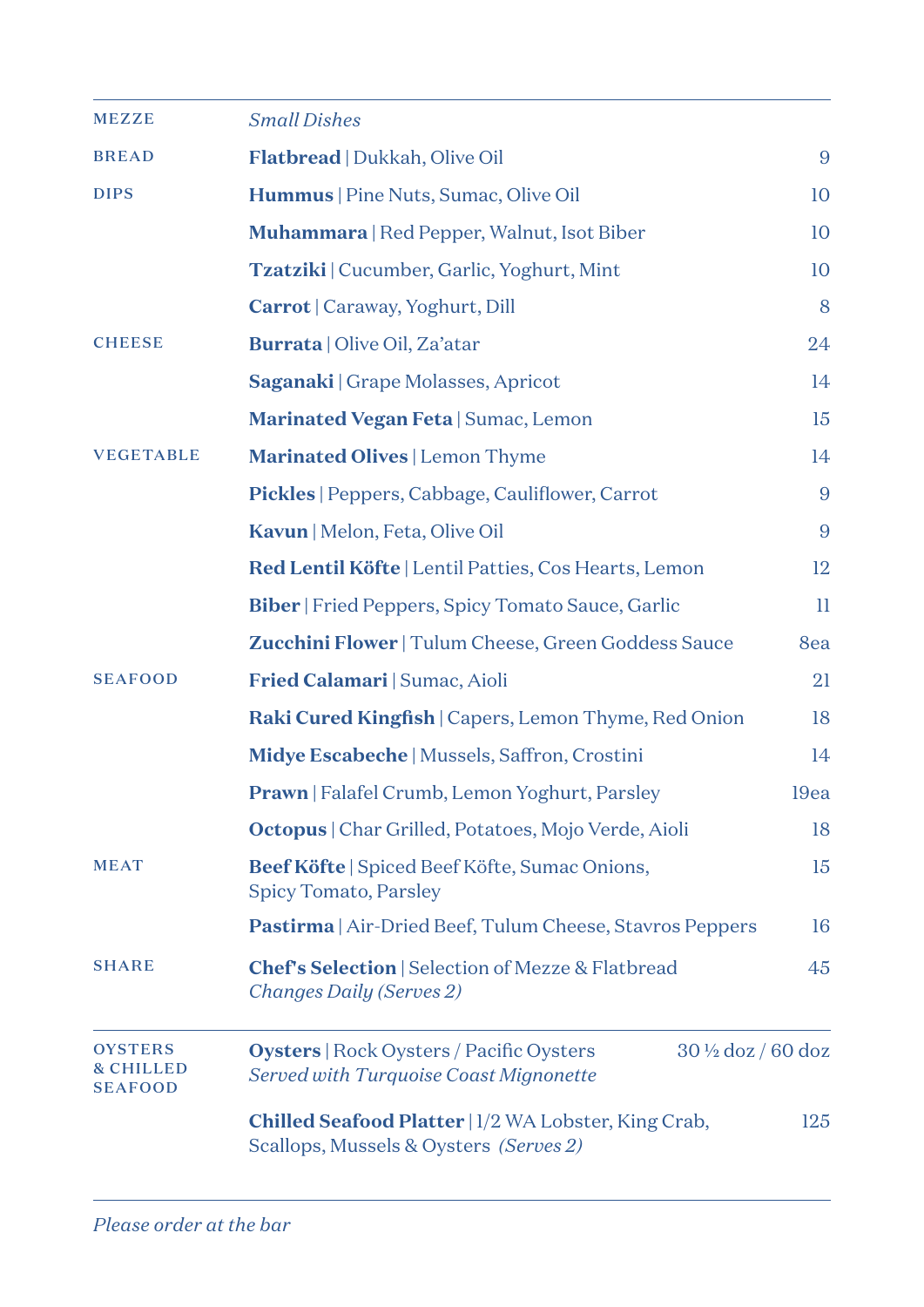## GY ROS & EK MEK *Sandwich*

|              | <b>Gyros</b>   Grilled Summer Vegetables, Herb Yogurt,<br>Rocket, Tahini, Fries                            | 24 |
|--------------|------------------------------------------------------------------------------------------------------------|----|
|              | <b>Balik Ekmek</b>   Grilled Fish Sandwich, Iceberg Lettuce,<br>Sumac Spring Onion, Stavros Peppers, Fries | 26 |
|              | <b>Chicken Shish</b>   Chicken Thigh, Lemon, Thyme, Tomato,<br>Toum                                        | 23 |
|              | Adana Kebab   Spiced Lamb, Capsicum, Smoked<br>Paprika, Tomato, Toum                                       | 24 |
| <b>SALAD</b> | Greek Salad   Feta, Cucumber, Tomato, Oregano,<br>Red Onion, Olive                                         | 15 |
|              | Green Salad   Mixed Lettuce, Radicchio, Grape Molasses<br>Vinaigrette                                      | 12 |
|              | Kisir   Cracked Wheat Tabouleh, Prawns, Broad Bean,<br>Mache Lettuce                                       | 20 |
| <b>PIZZA</b> | Margherita   Tomato, Fior Di Latte, Basil, Oregano,<br>Buffalo Mozzarella                                  | 26 |
|              | Funghi   Truffle Paste, Fior Di Latte, Mixed Mushrooms,<br>Tulum Cheese, Rocket                            | 28 |
|              | Karides   King Prawn, Woodfired Cherry Tomato,<br>Fior Di Latte, Herb Salsa, Tulum Cheese, Isot Biber      | 29 |
|              | Turkish Pepperoni   Tomato, Basil, Fior Di Latte, Sucuk,<br>Oregano, Pickled Peppers                       | 26 |
|              | <b>Burrata</b>   Tomato, Basil, Cherry Tomato, Burrata,<br>Rocket, Tulum Cheese, Pomegranate Molasses      | 27 |
|              | Lahmacun 2.0   Spiced Ground Lamb, Rocket, Lemon,<br><b>Sumac Onions</b>                                   | 25 |
|              | Turkish Delight   Creamy Hazelnut Spread, Rose<br><b>Turkish Delight</b>                                   | 25 |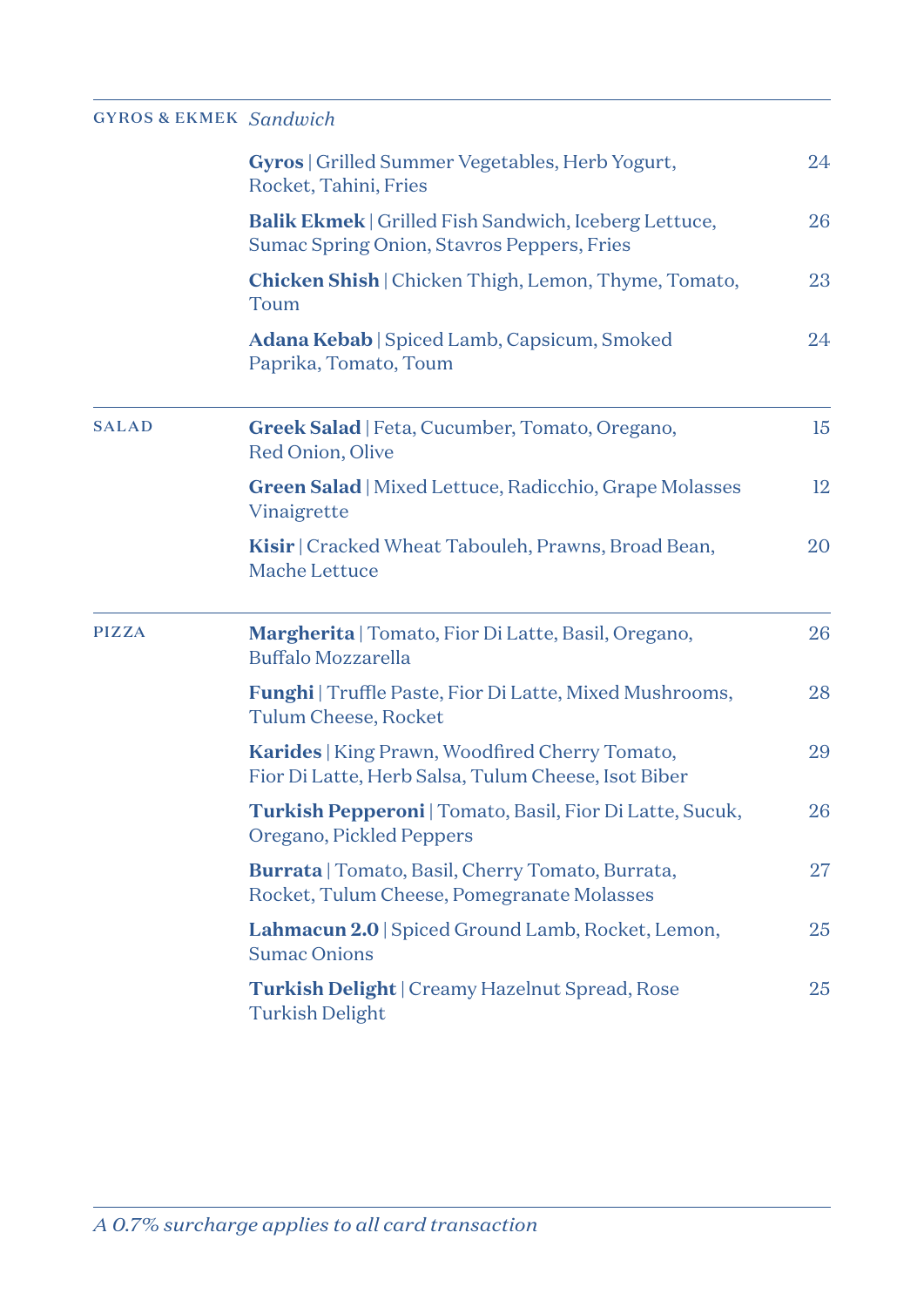| <b>LARGER</b>   | <b>Imam Bayildi</b>   Slow Cooked Eggplant, Labneh, Tomato,<br>Herbs, Almond, Bulgur Pilav |     |
|-----------------|--------------------------------------------------------------------------------------------|-----|
|                 | Fish & Chips   Battered Fish, Aioli                                                        | 26  |
|                 | <b>Sirloin Steak</b>   Isot Biber, Potato, Summer Salad                                    | 35  |
| <b>SHARED</b>   | <b>Flounder</b>   Whole Baked, Burnt Butter, Green Beans,<br>Capers, Dill, Fennel          | 70  |
|                 | 900G Rib Eye   Char Grilled, Coriander Potatoes, Isot<br>Biber Spoon Salad                 | 110 |
| <b>SIDES</b>    | <b>Fries</b>                                                                               | 9   |
|                 | Migas Spiced Chickpeas, Kale, Pangrattato                                                  | 13  |
|                 | Asparagus   Sucuk, Dukkah, Lemon                                                           | 14  |
| <b>DESSERTS</b> | <b>Turkish Delight</b>   Mixed Selection                                                   | 12  |
|                 | Love Cake   Rose Water Mascarpone, Pomegranate                                             | 12  |
|                 | <b>Baklava</b>   Walnut, Honey Ice Cream <i>(Serves 2)</i>                                 | 18  |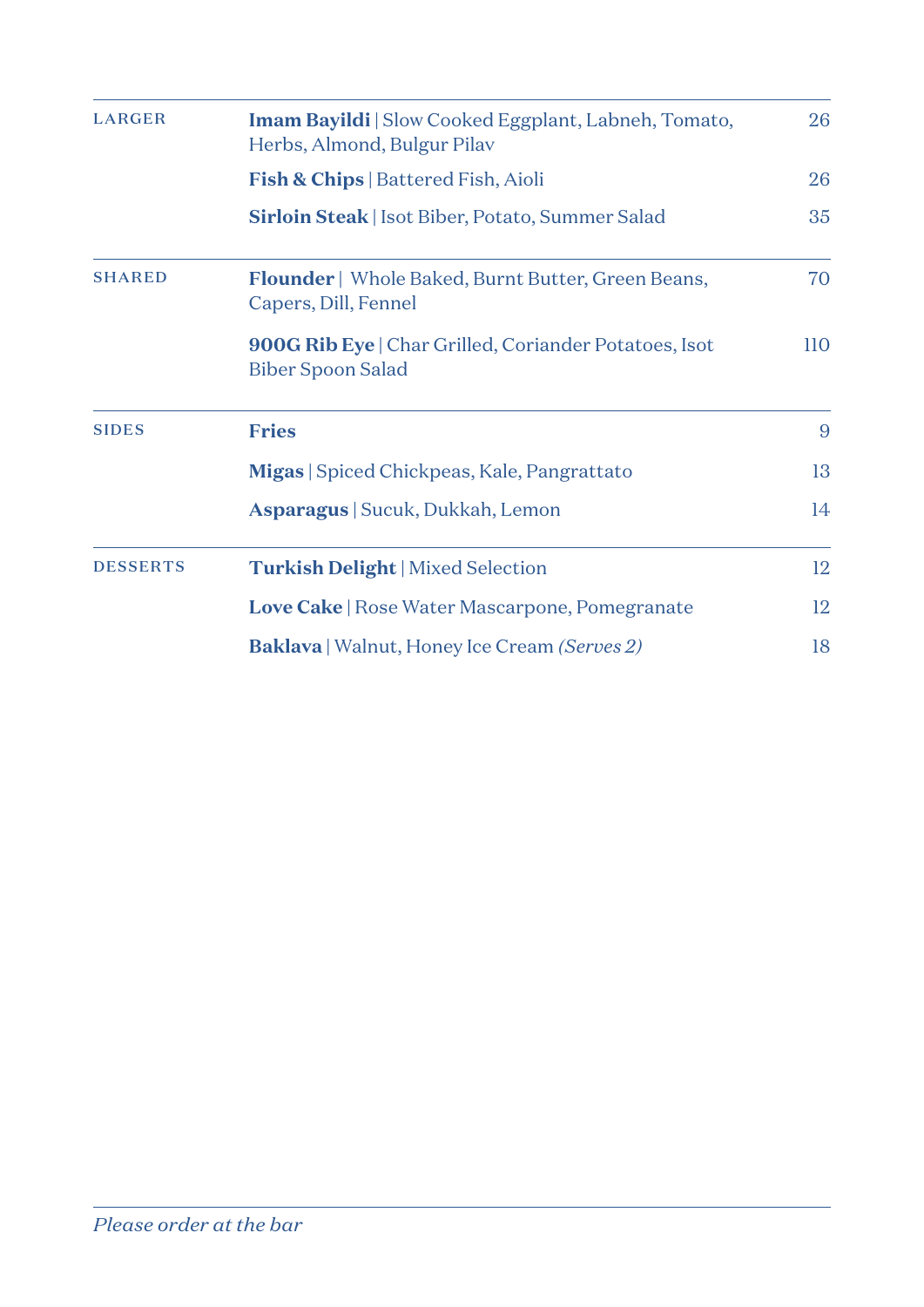| <b>LATE NIGHT</b> | <b>10pm Daily</b>                                                                      |    |
|-------------------|----------------------------------------------------------------------------------------|----|
|                   | Fried Calamari   Sumac, Aioli                                                          | 21 |
|                   | <b>Fish &amp; Chips</b>   Battered Fish, Aioli                                         | 26 |
|                   | <b>Green Salad</b>   Mixed Lettuce, Radicchio, Grape Molasses                          | 12 |
|                   | <b>Fries</b>                                                                           | 9  |
| <b>PIZZA</b>      | 10pm Thursday - Saturday                                                               |    |
|                   | Margherita   Tomato, Fior Di Latte, Basil, Oregano,<br>Buffalo Mozzarella              | 26 |
|                   | <b>Funghi</b>   Truffle Paste, Fior Di Latte, Mixed Mushrooms,<br>Tulum Cheese, Rocket | 28 |
|                   | Turkish Pepperoni   Tomato, Basil, Fior Di Latte, Sucuk,<br>Oregano, Pickled Peppers   | 26 |
|                   | <b>Turkish Delight</b>   Creamy Hazelnut Spread, Rose<br><b>Turkish Delight</b>        | 25 |
| <b>DESSERT</b>    | <b>Turkish Delight</b>   Mixed Selection                                               | 12 |
|                   | <b>Baklava</b>   Walnut, Honey Ice Cream <i>(Serves 2)</i>                             | 18 |

*Please order at the bar*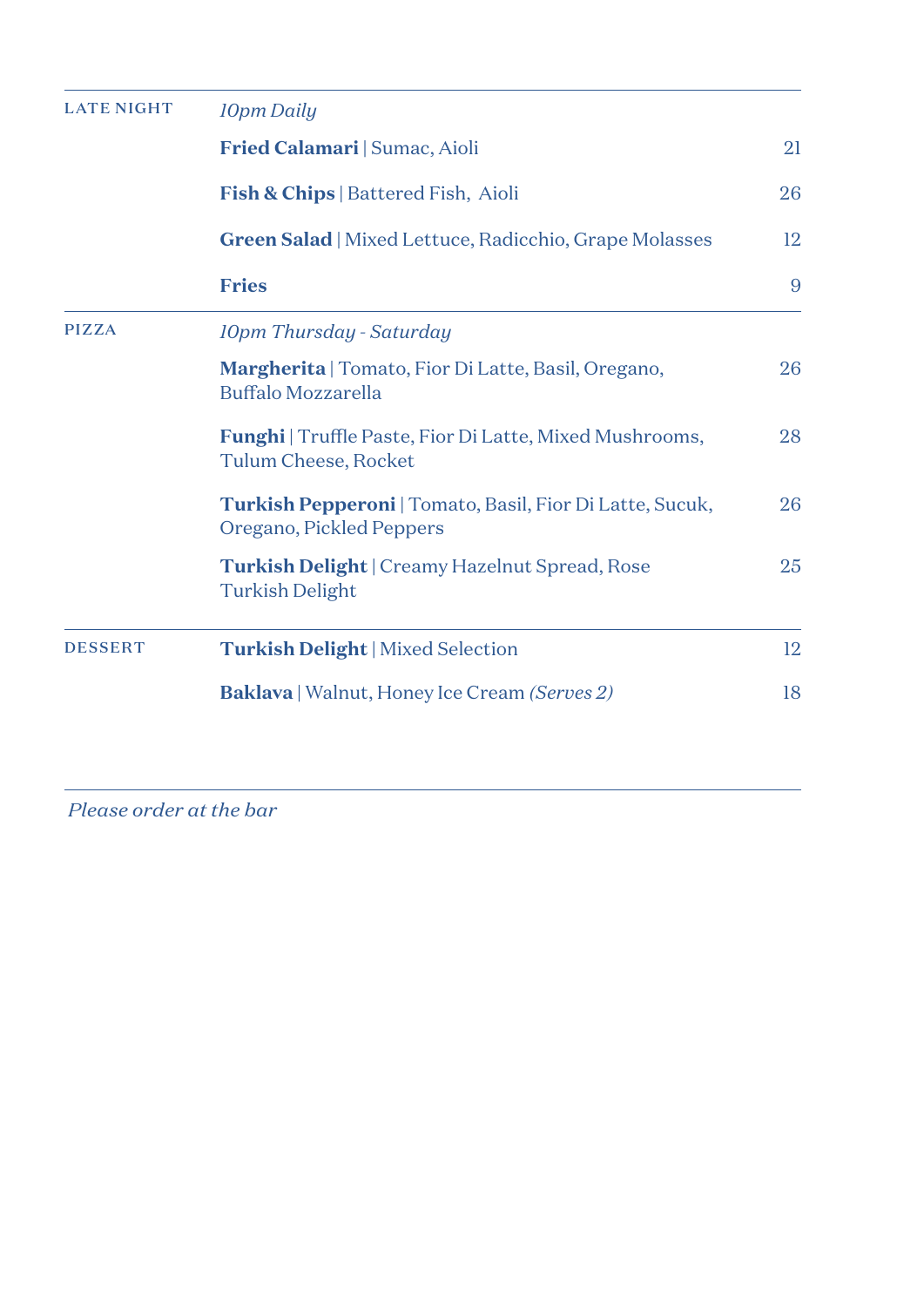| <b>SPRITZ</b>          | Single / Carafe (Serves 3)                                                                                                                               |       |
|------------------------|----------------------------------------------------------------------------------------------------------------------------------------------------------|-------|
|                        | <b>Pink Gin Spritz</b><br>Four Pillars Afloat Pink Gin, Ruby Grapefruit<br>& Lemonade (on tap)                                                           | 16/45 |
|                        | <b>Improved Aperol Spritz</b><br>Aperol, Campari, Alpha Box & Dice Prosecco,<br>Soda & Orange (on tap)                                                   | 15/42 |
|                        | <b>Strawberry &amp; Guava Spritz</b><br>Maidenii X Arbory Rosé Vermouth, Strawberry<br>& Guava Soda, Lemon & Strawberries (on tap)                       | 15/42 |
|                        | <b>Fig &amp; Elderflower Spritz</b><br>Tanqueray Gin, Esprit De Figues, St Germain<br>Elderflower Liqueur, Soda & Lemon                                  | 16/45 |
|                        | <b>Orange Blossom &amp; Mandarin Spritz</b><br>Ketel One Vodka Botanical Peach & Orange Blossom,<br>Unico Mando Liqueur, Montenegro Amaro, Soda & Orange | 16/45 |
| <b>GIN &amp; TONIC</b> | 45ml serve, bottle of mixer, garnish                                                                                                                     |       |
|                        | <b>Four Pillars Arbory Afloat Pink, Healesville</b><br>Fever-Tree Mediterranean Tonic, Grapefruit                                                        | 18    |
|                        | <b>Gin Mare, Mediterranean Coast Spain</b><br>London Essence Grapefruit & Rosemary Tonic,<br><b>Rosemary &amp; Olive</b>                                 | 22    |
|                        | <b>Tanqueray London Dry, UK</b><br>Fever-Tree Elderflower Tonic, Pomegranate                                                                             | 17    |
|                        | <b>Poor Toms Sydney Dry, Sydney</b><br>Strangelove x Afloat Beach House Tonic,<br><b>Pink Peppercorn &amp; Mint</b>                                      | 18    |
|                        | <b>Tuve Balon, Italy</b><br><b>Strangelove Light Tonic, Samphire</b>                                                                                     | 19    |
|                        | <b>Saint Felix Wild Forest, Mordialloc</b><br>Fever-Tree Refreshingly Light Tonic, Geraldton Wax                                                         | 20    |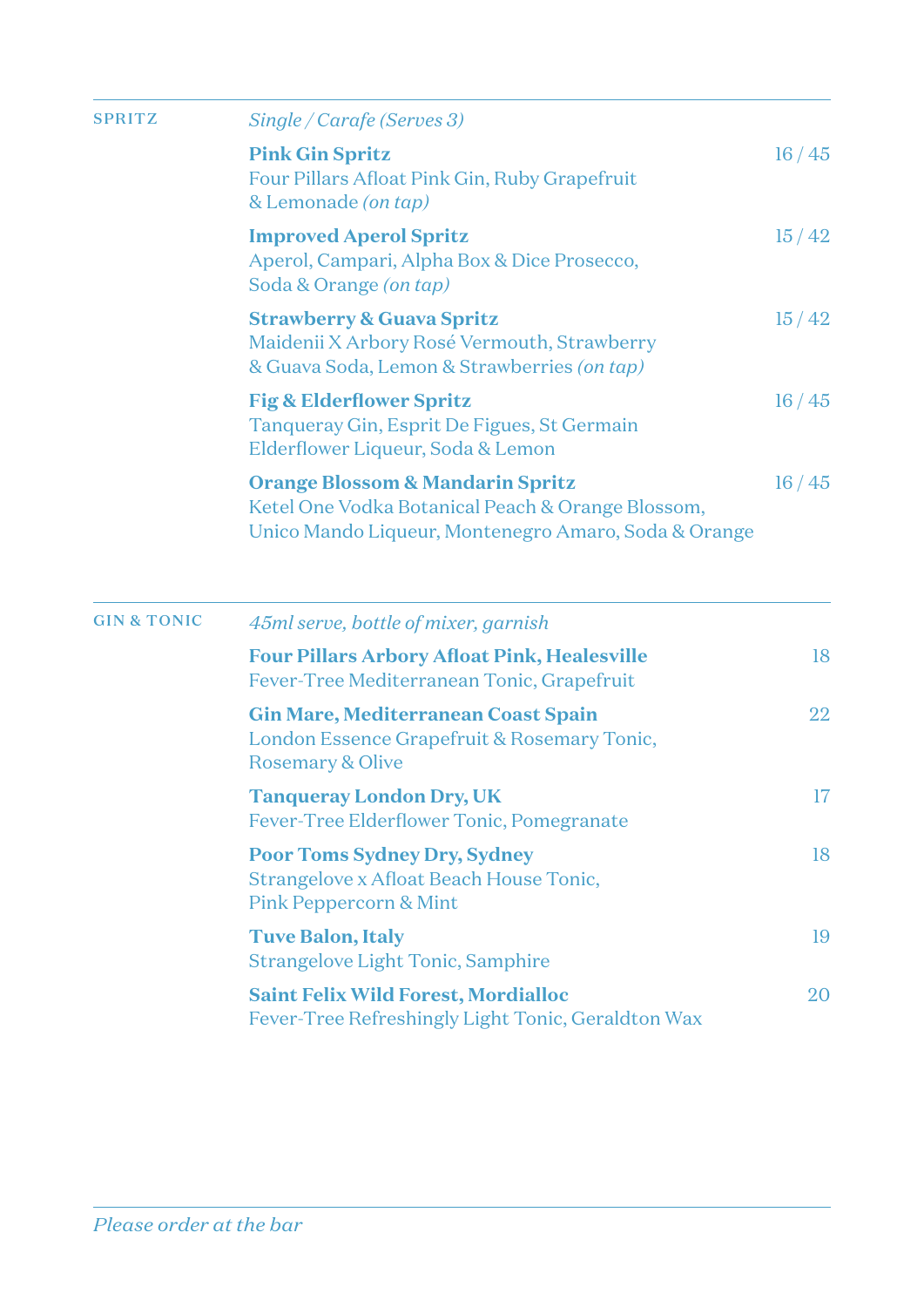| <b>COCKTAILS</b> | Single/Jug(Serves 4)                                                                                                                                                    |       |
|------------------|-------------------------------------------------------------------------------------------------------------------------------------------------------------------------|-------|
|                  | <b>Pomegranate Cosmopolitan</b><br>Ketel One Vodka, Pama Pomegranate Liqueur, Marionette<br>Curaçao, Cranberry Juice, Burnt Orange, Vanilla Bean<br>& Lime (on tap)     | 16    |
|                  | <b>Amaro Pimms Cup</b><br>Pimms No. 1, Tanqueray Flor de Sevilla Gin, Amaro Silano,<br>Ginger Ale & Seasonal Fruits (on tap)                                            | 17/55 |
|                  | <b>Nitro Espresso Martini</b><br>Grainshaker Corn Vodka, Mr Black Coffee Liqueur, Flor<br>de Cana Spresso LIqueur, First Press Coffee charged with<br>Nitrogen (on tap) | 22    |
|                  | <b>Turkish Delight</b><br>Tanqueray Gin, Vedrenne Rose Liqueur, Maidenii x Arbory<br>Rosé Vermouth, Sour Cherry, Lemon Juice, Aquafaba,<br>Davidson Plum (on tap)       | 21    |
|                  | <b>Porn Star Martini</b><br>Grey Goose Vodka, Chinola Passionfruit Liqueur, Vanilla,<br>Lime Juice, Passionfruit, Champagne (on tap)                                    | 23    |
|                  | <b>Apricot Whisky Highball</b><br>Starward Two-Fold Whiskey, Marionette Apricot Brandy,<br>Manly Spirits Limoncello, Soda, Sage & Lemon                                 | 20    |
|                  | <b>Rosé Negroni</b><br>Tanqueray Gin, Maidenii x Arbory Rosé Vermouth,<br>St Felix Bitter Citrus Aperitivo & Orange                                                     | 22    |
|                  | <b>Afloat Bloody Mary</b><br>Ketel One Vodka, House Mary Mix, Sumac & Pickles                                                                                           | 21    |
|                  | <b>Blackberry Margarita</b><br>Don Julio Blanco, Ilegal Mezcal Joven, Cointreau,<br>Blackberry, Agave, Lime (served frozen)                                             | 21    |
|                  | Pina Colada<br>Pampero Especial, Ron Zaccapa, Pineapple, Coconut &<br>Lime (served frozen)                                                                              | 21    |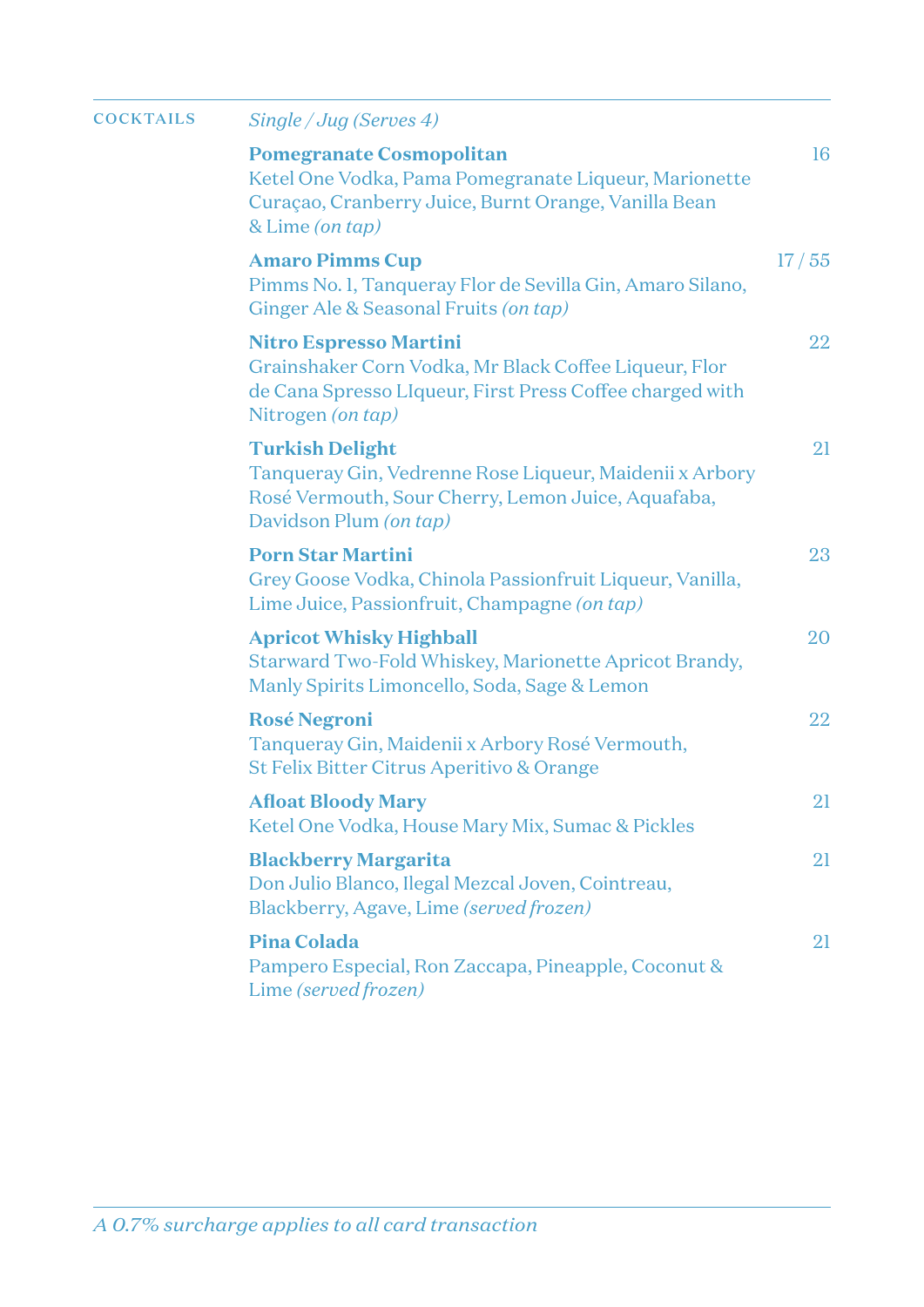| <b>TURKISH</b><br><b>TEAPOTS</b> | Strong cocktail (Serves 4 shots)                                                                                                |       |
|----------------------------------|---------------------------------------------------------------------------------------------------------------------------------|-------|
|                                  | <b>Peach Iced Tea</b><br>JW Black, Marionette Peach Liqueur, Chartreuse Yellow,<br>Earl Grey Syrup                              | 26    |
|                                  | Coffee XOXO<br>Flor de Cana Spresso Liqueur, Ketel One Vodka, Brookies<br>Macadamia & Wattle-seed Liqueur, Cold Drip Coffee     | 29    |
|                                  | <b>Cherry Bomb</b><br>Sambuca White, Vodka, Luxardo, Blue Marionette,<br><b>Red Bull Syrup</b>                                  | 26    |
|                                  | <b>Limoncello Amaro</b><br>Manly Spirits Limoncello, Tanqueray Gin,<br><b>Montenegro Amaro</b>                                  | 27    |
|                                  | <b>Raki &amp; Melon</b><br>Yeni Raki, Melon Liqueur, Marionette Curaçao,<br>Pineapple Juice                                     | 29    |
| NON-                             | Single / Carafe (Serves 3)                                                                                                      |       |
| <b>ALCOHOLIC</b>                 | <b>Mediterranean Spritz</b><br>Lyre's Bitter Orange, Edenvale Sparkling,<br>Soda & Orange                                       | 13/38 |
|                                  | <b>Watermelon &amp; Blueberry Spritz</b><br>Watermelon & Blueberry Shrub, Non Alcoholic Sparkling,<br>Lemon & Soda              | 15/43 |
|                                  | <b>Virgin Pina Colada</b><br>Pineapple, Lime, Coconut (served frozen)                                                           | 16    |
|                                  | <b>Blackberry &amp; Lime Smash</b><br>Blackberry, Lime, Mint & Agave (served frozen)                                            | 16    |
|                                  | <b>NON Salted Raspberry &amp; Chamomile</b><br>Raspberries, Chamomile, Murray River Salt,<br>Organic Cane Sugar, Verjus (750ml) | 60    |
|                                  | <b>NON Caramelised Pear &amp; Kombu</b><br>Whole Pears, Kombu, Ginger, Cardamon, Peppercorn,                                    | 60    |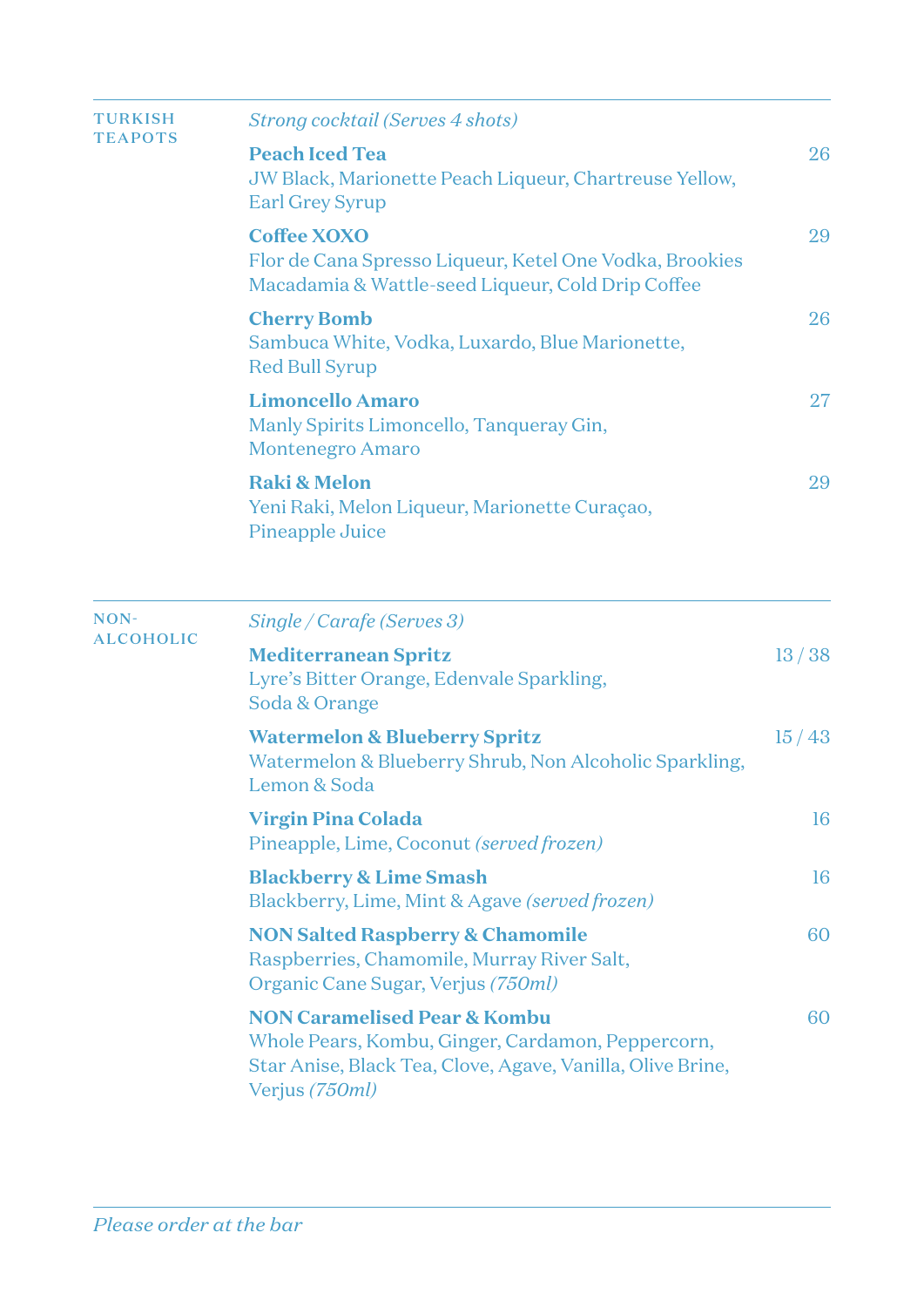| <b>WINE</b>                           | <b>Glass / Bottle</b>                                                                              |        |
|---------------------------------------|----------------------------------------------------------------------------------------------------|--------|
| <b>CHAMPAGNE/</b><br><b>SPARKLING</b> | NV Didier Chopin Brut Champagne, Marnee Valley,<br>France                                          | 18/110 |
|                                       | NV Jacquesson 742 'Cuvee' Extra Brut Champagne,<br>Avize, France (1.5L)                            | 360    |
|                                       | NV Dogarina Prosecco, Treviso, Italy                                                               | 13/65  |
|                                       | 2016 Vinkara Yasasin Blanc de Noir, Ankara, Turkey                                                 | 85     |
|                                       | NV Barringwood Tasmanian Cuvee, Lower Barringwood,<br><b>TAS</b>                                   | 13/65  |
|                                       | 2020 Patrick Bottex Bugey-Cerdon 'La Cueille' Rosé,<br><b>Bugey Savoie, France (Pet-Nat Style)</b> | 85     |
| <b>WHITE</b>                          | 2020 Gaia 'Monograph' Assyrtiko, Nemea, Greece                                                     | 15/75  |
|                                       | 2021 Babich Black Label Sauvignon Blanc,<br>Marlborough, NZ                                        | 12/60  |
|                                       | 2021 Mandi Pinot Grigio, Mildura, VIC                                                              | 12/60  |
|                                       | 2019 Alessandro Benedè Catarratto, Sicily, Italy                                                   | 15/75  |
|                                       | 2019 Reine Juliette Picpoul de Pinet, Languedoc, France                                            | 13/65  |
|                                       | 2020 Voyager Estate 'Girt by Sea' Chardonnay,<br>Margaret River, WA                                | 13/65  |
|                                       | 2020 Woodlands Brook Vineyard Chardonnay,<br>Margaret River, WA                                    | 85     |
|                                       | 2018 Domaine Padié 'Fleur de Cailloux', Grenache Blanc,<br>Macabeu, Roussillon, France             | 85     |
| <b>ROSE</b>                           | 2018 Vinkara Minoj Kalecik Karasi Blend,<br>Anatolia, Turkey                                       | 11/55  |
|                                       | 2021 Chalmers Rosato, Heathcote, VIC                                                               | 12/60  |
|                                       | 2020 Domaine de Triennes Rosé, IGP Méditerranée,<br>France                                         | 13/65  |
|                                       | 2018 Clos Cibonne Tradition Tibouren Rosé,<br>Provence, France                                     | 95     |
|                                       | 2018 Château Simon Cru Classé Rosé, Provence, France<br>(Skin Maceration)                          | 180    |
|                                       | 2019 Domaine Ott 'Clos Mireille', Provence, France                                                 | 130    |
|                                       |                                                                                                    |        |